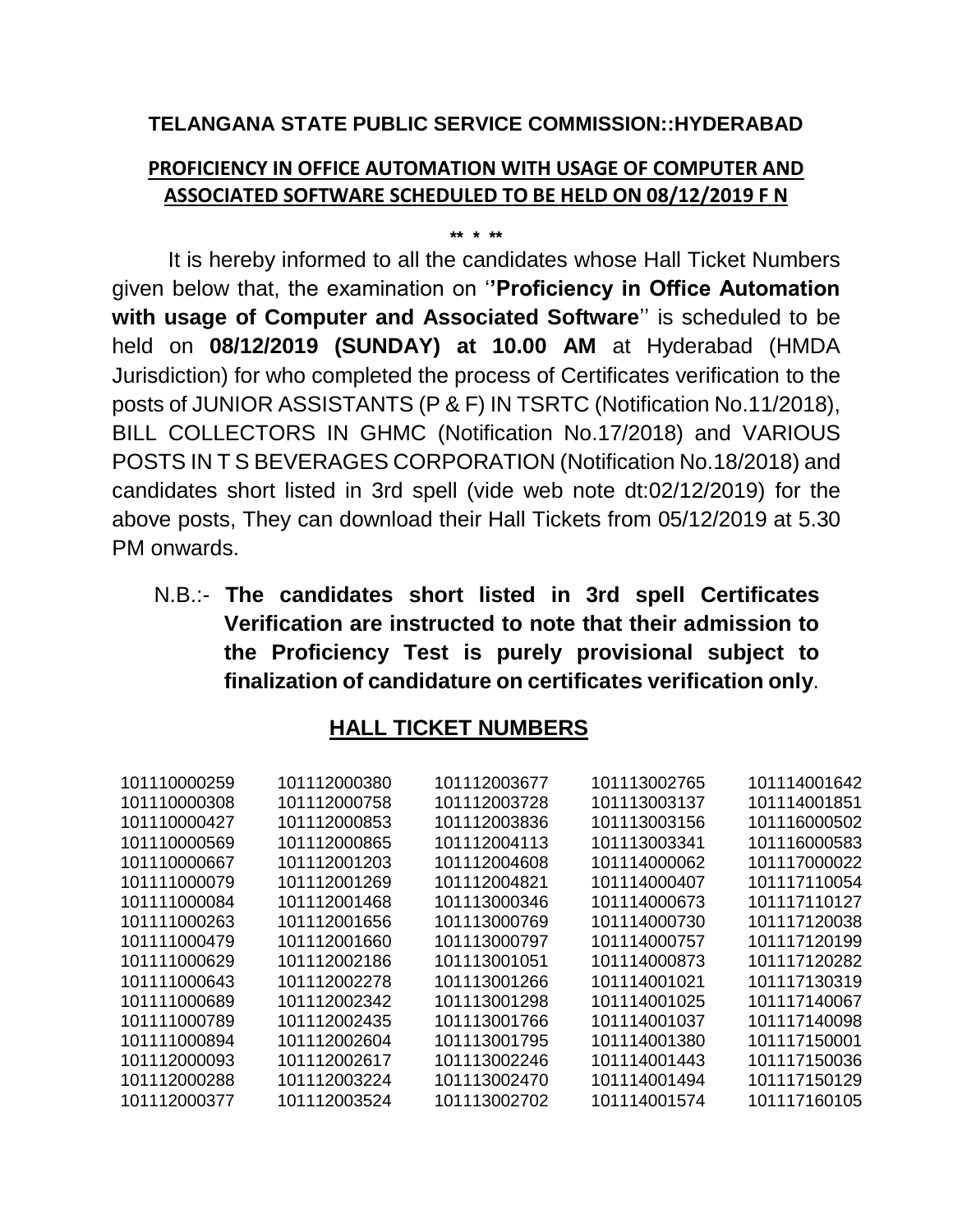| 101117180044 | 101118002710 | 101118190057 | 101714001319 | 101717000999 |
|--------------|--------------|--------------|--------------|--------------|
| 101117180116 | 101118002920 | 101118190067 | 101715000232 | 101718000028 |
| 101117180156 | 101118003038 | 101118190102 | 101715000357 | 101718000116 |
| 101117180184 | 101118003229 | 101118190120 | 101715000368 | 101718000453 |
| 101117180262 | 101118003345 | 101118190127 | 101715000429 | 101718000490 |
| 101117180332 | 101118003931 | 101118190185 | 101715000478 | 101718001057 |
| 101117180405 | 101118004454 | 101118190206 | 101715000500 | 101718001626 |
| 101117180431 | 101118004535 | 101118190255 | 101715000506 | 101718001816 |
| 101117180543 | 101118004562 | 101119000049 | 101715000630 | 101718002227 |
| 101117180572 | 101118004568 | 101119000703 | 101715000644 | 101718002381 |
| 101117180667 | 101118004765 | 101119000706 | 101715000656 | 101718002433 |
| 101117180680 | 101118004792 | 101119000714 | 101715000837 | 101718002457 |
| 101117180697 | 101118005170 | 101119000836 | 101715001084 | 101718002611 |
| 101117180773 | 101118005533 | 101119001299 | 101715001087 | 101718002648 |
| 101117181056 | 101118005717 | 101119002038 | 101715001254 | 101718002658 |
| 101117181174 | 101118005755 | 101119002309 | 101715001277 | 101718002664 |
| 101117181230 | 101118005814 | 101119002696 | 101715001289 | 101718002676 |
| 101117181232 | 101118005822 | 101119003056 | 101715001407 | 101718002912 |
| 101117181235 | 101118006047 | 101119003088 | 101715001411 | 101718003178 |
| 101117181238 | 101118006145 | 101119003231 | 101715001517 | 101718003403 |
| 101117181288 | 101118006178 | 101119003362 | 101715001545 | 101718003624 |
| 101117181292 | 101118100062 | 101119003796 | 101715001586 | 101718003677 |
| 101117181328 | 101118120015 | 101710000606 | 101715001806 | 101718003697 |
| 101117181345 | 101118120033 | 101710000822 | 101715001831 | 101718003844 |
| 101117190023 | 101118120089 | 101710000914 | 101715002010 | 101718004037 |
| 101117190282 | 101118120090 | 101710000970 | 101715002033 | 101718004087 |
| 101117190295 | 101118120273 | 101710001115 | 101715002089 | 101718004134 |
| 101117190392 | 101118120342 | 101711000312 | 101715002153 | 101718004154 |
| 101117190421 | 101118120344 | 101711000611 | 101715002276 | 101718004309 |
| 101117190450 | 101118130047 | 101711001258 | 101715002304 | 101718004469 |
| 101117190497 | 101118130067 | 101711001559 | 101715002334 | 101718004552 |
| 101117190582 | 101118130104 | 101711001813 | 101715002379 | 101718004769 |
| 101117190720 | 101118130147 | 101712001146 | 101716000277 | 101718004942 |
| 101117190732 | 101118130152 | 101712002008 | 101716000530 | 101718004954 |
| 101117190750 | 101118130165 | 101712002729 | 101716000562 | 101718004959 |
| 101117190783 | 101118130176 | 101712002835 | 101716000642 | 101718005065 |
| 101117190787 | 101118130180 | 101712002911 | 101716001342 | 101718005102 |
| 101117190839 | 101118140037 | 101713000195 | 101716001504 | 101718005230 |
| 101117190933 | 101118140107 | 101713000275 | 101716001867 | 101718005327 |
| 101117190954 | 101118140108 | 101713000871 | 101716002058 | 101718005424 |
| 101117190962 | 101118180085 | 101713001280 | 101716002214 | 101718005547 |
| 101118000659 | 101118180095 | 101713001312 | 101716002410 | 101718005618 |
| 101118001109 | 101118180104 | 101713002412 | 101716002749 | 101718005645 |
| 101118001351 | 101118180143 | 101713002551 | 101716002883 | 101718005737 |
| 101118001568 | 101118180176 | 101713003335 | 101717000032 | 101718005817 |
| 101118001868 | 101118180212 | 101713003389 | 101717000177 | 101718005854 |
| 101118001884 | 101118180257 | 101714000105 | 101717000233 | 101718005940 |
| 101118002286 | 101118180270 | 101714000859 | 101717000865 | 101718005964 |
| 101118002506 | 101118180321 | 101714001178 | 101717000891 | 101718005966 |
|              |              |              |              |              |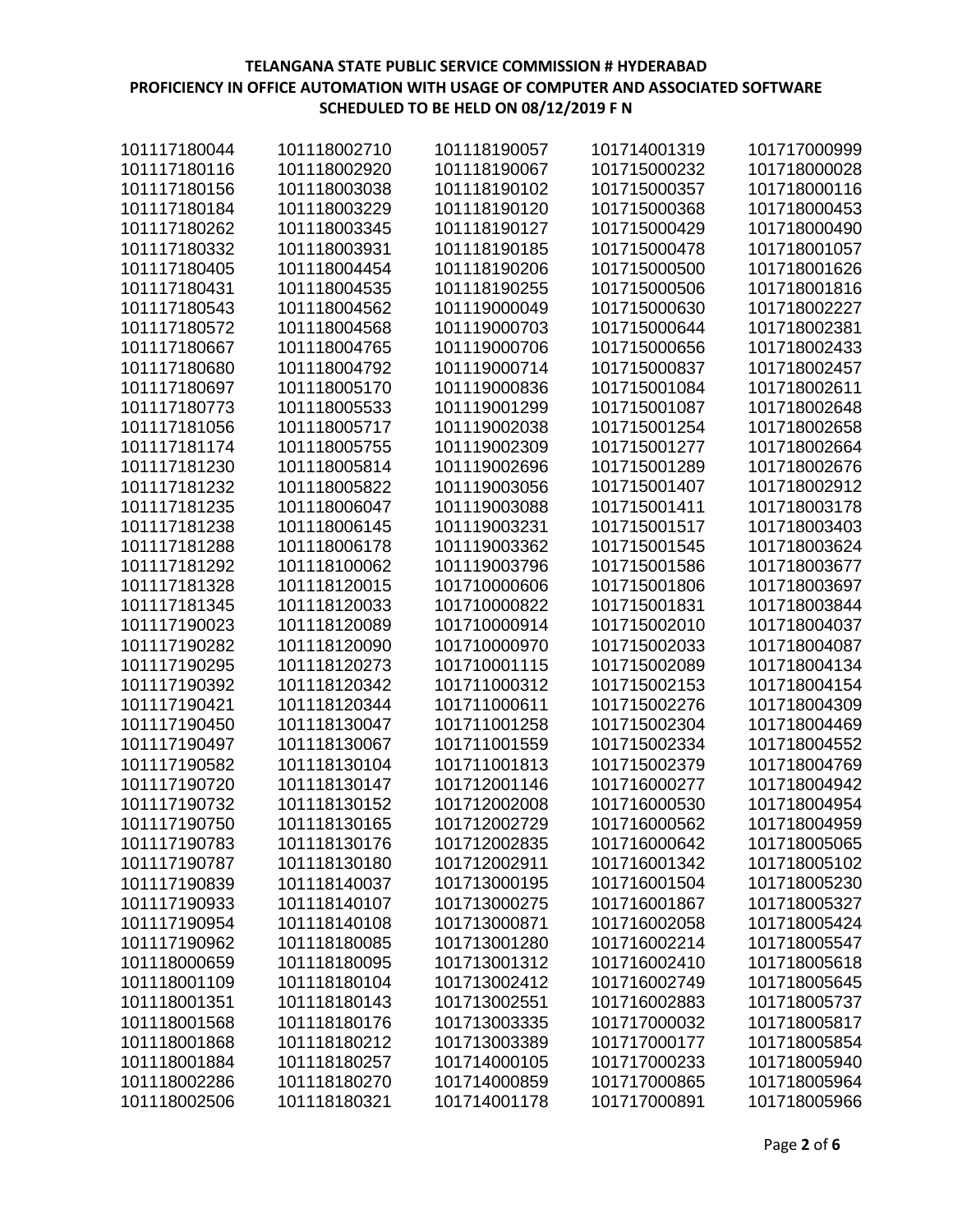| 101718005977 | 101718009855 | 101718014648 | 101718130120 | 101718160082 |
|--------------|--------------|--------------|--------------|--------------|
| 101718005995 | 101718009979 | 101718014742 | 101718130123 | 101718160124 |
| 101718006049 | 101718009984 | 101718014850 | 101718130288 | 101718160251 |
| 101718006095 | 101718010055 | 101718014900 | 101718130304 | 101718160310 |
| 101718006157 | 101718010118 | 101718014906 | 101718130307 | 101718160361 |
| 101718006223 | 101718010216 | 101718015088 | 101718130352 | 101718170108 |
| 101718006355 | 101718010290 | 101718015094 | 101718130354 | 101718170123 |
| 101718006357 | 101718010297 | 101718015109 | 101718130356 | 101718170143 |
| 101718006375 | 101718010332 | 101718015141 | 101718130413 | 101718170209 |
| 101718006416 | 101718010357 | 101718015146 | 101718130425 | 101718180002 |
| 101718006576 | 101718010411 | 101718015208 | 101718130442 | 101718180009 |
| 101718006638 | 101718010436 | 101718015382 | 101718130488 | 101718180087 |
| 101718006675 | 101718010530 | 101718015392 | 101718130499 | 101718180121 |
| 101718006797 | 101718010729 | 101718015455 | 101718130507 | 101718180137 |
| 101718006798 | 101718011025 | 101718015460 | 101718130555 | 101718180152 |
| 101718006851 | 101718011089 | 101718015894 | 101718130564 | 101718180164 |
| 101718006920 | 101718011138 | 101718015907 | 101718130574 | 101718180174 |
| 101718007012 | 101718011148 | 101718016159 | 101718140023 | 101718180221 |
| 101718007283 | 101718011224 | 101718016184 | 101718140033 | 101718180312 |
| 101718007425 | 101718011275 | 101718100084 | 101718140047 | 101718180358 |
| 101718007488 | 101718011369 | 101718110003 | 101718140153 | 101718180364 |
| 101718007521 | 101718011579 | 101718110120 | 101718140267 | 101718180388 |
| 101718007577 | 101718011591 | 101718110222 | 101718140288 | 101718180404 |
| 101718007586 | 101718012075 | 101718110223 | 101718140290 | 101718180422 |
| 101718007774 | 101718012187 | 101718110228 | 101718140314 | 101718180456 |
| 101718007958 | 101718012210 | 101718110298 | 101718140328 | 101718180540 |
| 101718007967 | 101718012217 | 101718120005 | 101718140374 | 101718180548 |
| 101718007988 | 101718012273 | 101718120045 | 101718140380 | 101718180620 |
| 101718008029 | 101718012284 | 101718120067 | 101718140393 | 101718180630 |
| 101718008051 | 101718012585 | 101718120160 | 101718150025 | 101718180637 |
| 101718008100 | 101718012652 | 101718120181 | 101718150046 | 101718180647 |
| 101718008264 | 101718012805 | 101718120206 | 101718150050 | 101718180653 |
| 101718008318 | 101718012877 | 101718120248 | 101718150073 | 101718180655 |
| 101718008649 | 101718012934 | 101718120286 | 101718150097 | 101718180686 |
| 101718008755 | 101718012988 | 101718120297 | 101718150127 | 101718180708 |
| 101718008766 | 101718013053 | 101718120316 | 101718150133 | 101718180729 |
| 101718008811 | 101718013210 | 101718120381 | 101718150152 | 101718180734 |
| 101718008940 | 101718013242 | 101718120483 | 101718150160 | 101718180769 |
| 101718008960 | 101718013248 | 101718120527 | 101718150166 | 101718180774 |
| 101718008989 | 101718013490 | 101718120566 | 101718150169 | 101718180809 |
| 101718009047 | 101718013535 | 101718120571 | 101718150176 | 101718180844 |
| 101718009207 | 101718013724 | 101718120574 | 101718150214 | 101718180862 |
| 101718009220 | 101718013729 | 101718120588 | 101718150241 | 101718180878 |
| 101718009314 | 101718013807 | 101718120611 | 101718150291 | 101718180942 |
| 101718009493 | 101718013921 | 101718120629 | 101718150315 | 101718180975 |
| 101718009524 | 101718014052 | 101718120630 | 101718150339 | 101718181073 |
| 101718009553 | 101718014286 | 101718130032 | 101718150393 | 101718181148 |
| 101718009645 | 101718014356 | 101718130068 | 101718150401 | 101718181185 |
| 101718009725 | 101718014621 | 101718130087 | 101718160038 | 101718181213 |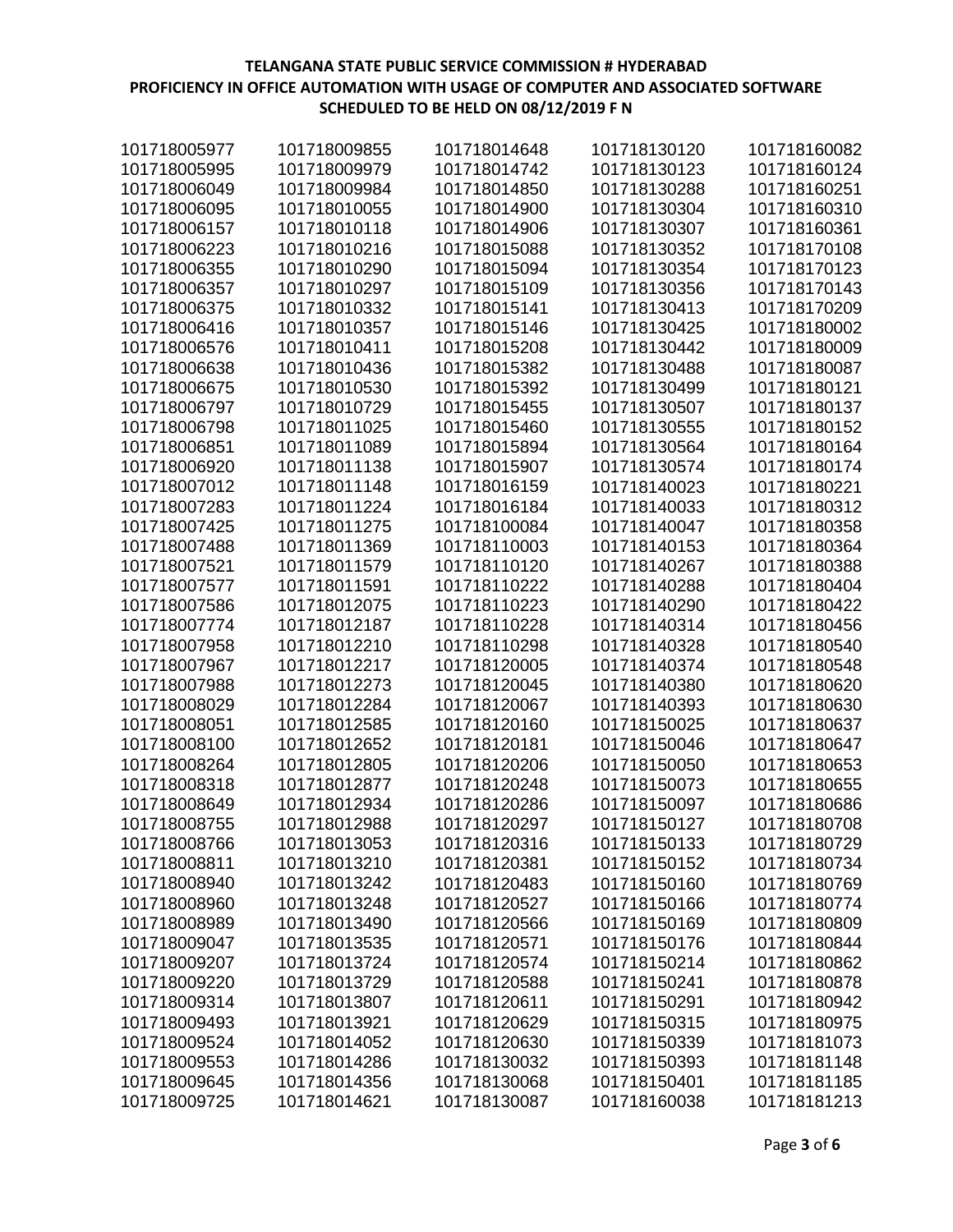| 101718181217 | 101718182154 | 101718190172 | 101718190970 | 101718191859 |
|--------------|--------------|--------------|--------------|--------------|
| 101718181235 | 101718182172 | 101718190177 | 101718190975 | 101718191888 |
| 101718181236 | 101718182203 | 101718190183 | 101718191043 | 101718191931 |
| 101718181255 | 101718182254 | 101718190194 | 101718191046 | 101718191942 |
| 101718181266 | 101718182301 | 101718190215 | 101718191048 | 101718191943 |
| 101718181278 | 101718182354 | 101718190230 | 101718191099 | 101718191951 |
| 101718181292 | 101718182371 | 101718190261 | 101718191144 | 101718191962 |
| 101718181303 | 101718182402 | 101718190264 | 101718191149 | 101718191989 |
| 101718181326 | 101718182461 | 101718190295 | 101718191184 | 101718191990 |
| 101718181334 | 101718182564 | 101718190302 | 101718191185 | 101718192104 |
| 101718181335 | 101718182614 | 101718190310 | 101718191196 | 101718192139 |
| 101718181380 | 101718182637 | 101718190319 | 101718191232 | 101718192141 |
| 101718181390 | 101718182670 | 101718190325 | 101718191241 | 101718192150 |
| 101718181402 | 101718182679 | 101718190327 | 101718191244 | 101718192156 |
| 101718181415 | 101718182693 | 101718190332 | 101718191262 | 101718192183 |
| 101718181459 | 101718182743 | 101718190335 | 101718191264 | 101718192196 |
| 101718181488 | 101718182773 | 101718190339 | 101718191284 | 101718192218 |
| 101718181567 | 101718182780 | 101718190341 | 101718191303 | 101718192219 |
| 101718181588 | 101718182807 | 101718190376 | 101718191312 | 101718192224 |
| 101718181639 | 101718182831 | 101718190385 | 101718191319 | 101718192246 |
| 101718181685 | 101718182858 | 101718190395 | 101718191356 | 101719000083 |
| 101718181700 | 101718182867 | 101718190415 | 101718191374 | 101719000219 |
| 101718181714 | 101718182878 | 101718190417 | 101718191378 | 101719000539 |
| 101718181722 | 101718182881 | 101718190419 | 101718191412 | 101719000542 |
| 101718181726 | 101718182885 | 101718190437 | 101718191413 | 101719000557 |
| 101718181755 | 101718182895 | 101718190473 | 101718191440 | 101719000614 |
| 101718181817 | 101718182908 | 101718190477 | 101718191441 | 101719000684 |
| 101718181853 | 101718182952 | 101718190484 | 101718191456 | 101719000711 |
| 101718181860 | 101718182962 | 101718190496 | 101718191470 | 101719000763 |
| 101718181872 | 101718182964 | 101718190499 | 101718191473 | 101719000849 |
| 101718181878 | 101718182971 | 101718190502 | 101718191493 | 101719000893 |
| 101718181925 | 101718182986 | 101718190542 | 101718191509 | 101719000910 |
| 101718181940 | 101718183034 | 101718190580 | 101718191533 | 101719000912 |
| 101718181971 | 101718183084 | 101718190583 | 101718191562 | 101719001053 |
| 101718181978 | 101718183109 | 101718190677 | 101718191579 | 101719001132 |
| 101718181995 | 101718183145 | 101718190703 | 101718191589 | 101719001169 |
| 101718181997 | 101718183159 | 101718190721 | 101718191597 | 101719001175 |
| 101718182002 | 101718183253 | 101718190748 | 101718191604 | 101719001195 |
| 101718182010 | 101718183255 | 101718190757 | 101718191645 | 101719001385 |
| 101718182013 | 101718183301 | 101718190765 | 101718191693 | 101719001675 |
| 101718182016 | 101718190020 | 101718190769 | 101718191699 | 101719001679 |
| 101718182032 | 101718190053 | 101718190777 | 101718191717 | 101719001860 |
| 101718182037 | 101718190060 | 101718190812 | 101718191718 | 101719001871 |
| 101718182047 | 101718190079 | 101718190850 | 101718191740 | 101719001896 |
| 101718182049 | 101718190095 | 101718190859 | 101718191796 | 101719001912 |
| 101718182080 | 101718190105 | 101718190869 | 101718191798 | 101719001950 |
| 101718182092 | 101718190124 | 101718190897 | 101718191801 | 101719002026 |
| 101718182106 | 101718190147 | 101718190907 | 101718191815 | 101719002103 |
| 101718182118 | 101718190156 | 101718190942 | 101718191849 | 101719002231 |
|              |              |              |              |              |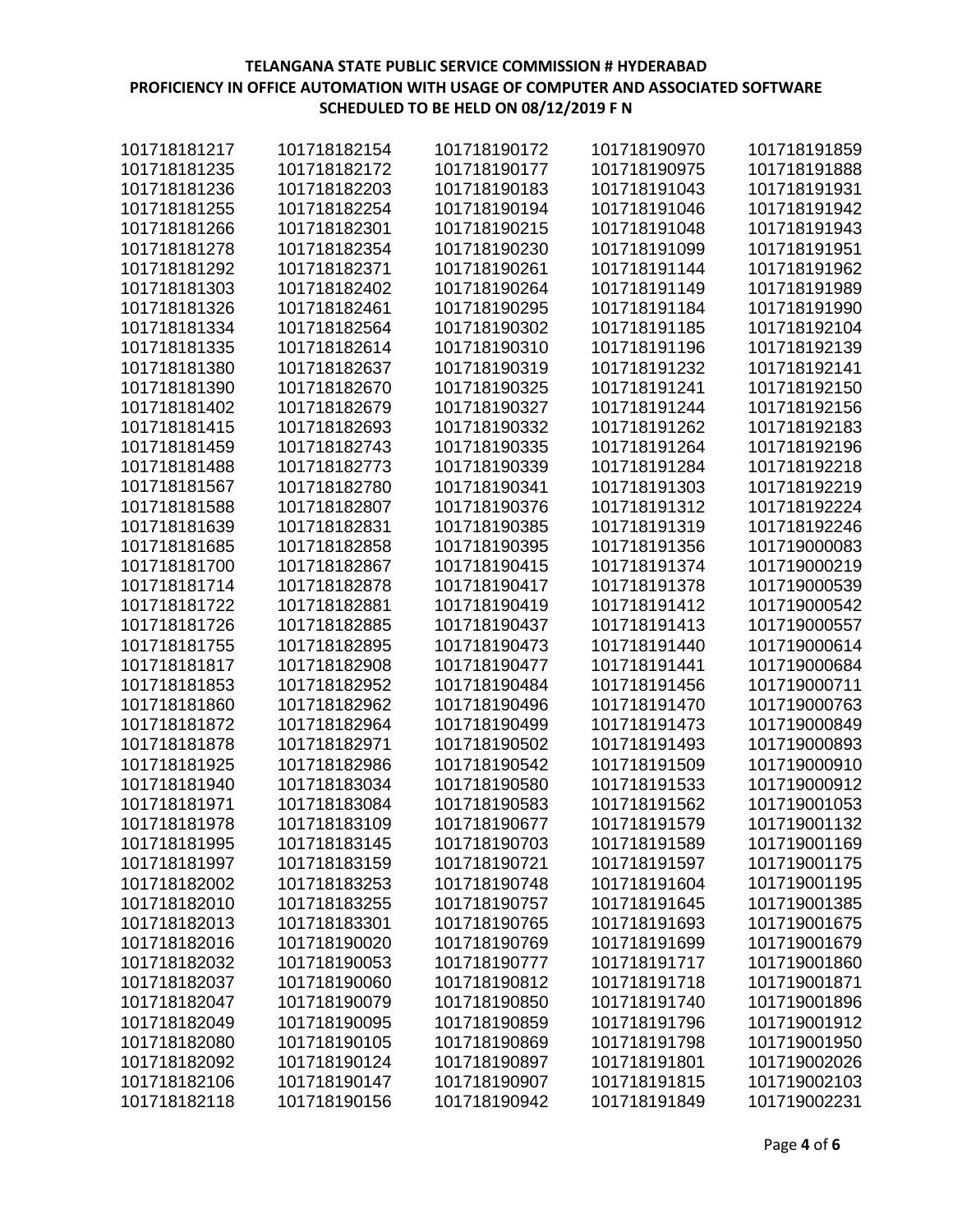| 101719002297 | 101719006484 | 101719010128 | 123412000172 | 123418000345 |
|--------------|--------------|--------------|--------------|--------------|
| 101719002372 | 101719006586 | 101719010278 | 123412000183 | 123418000352 |
| 101719002377 | 101719006827 | 101719010373 | 123412000216 | 123418000376 |
| 101719002415 | 101719006885 | 101719010427 | 123412000223 | 123418000388 |
| 101719002418 | 101719007127 | 101811000062 | 123412000281 | 123418000477 |
| 101719002453 | 101719007209 | 101811000093 | 123412000307 | 123418000514 |
| 101719002579 | 101719007359 | 101812000056 | 123412000314 | 123418000597 |
| 101719002794 | 101719007360 | 101812000301 | 123412000342 | 123418000599 |
| 101719003089 | 101719007573 | 101812000344 | 123412000391 | 123418000695 |
| 101719003133 | 101719007586 | 101813000058 | 123412000461 | 123418000703 |
| 101719003134 | 101719007594 | 101813000146 | 123412000465 | 123418000713 |
| 101719003171 | 101719007603 | 101813000212 | 123412000492 | 123418000744 |
| 101719003247 | 101719007669 | 101813000217 | 123412000495 | 123418000770 |
| 101719003285 | 101719007804 | 101813000226 | 123413000011 | 123418000784 |
| 101719003347 | 101719007897 | 101814000164 | 123413000029 | 123418000797 |
| 101719003443 | 101719008247 | 101818000106 | 123413000034 | 123418000812 |
| 101719003482 | 101719008326 | 101818000128 | 123413000064 | 123418000823 |
| 101719003498 | 101719008371 | 101818000185 | 123413000081 | 123418000830 |
| 101719003609 | 101719008383 | 101818000258 | 123413000235 | 123418000864 |
| 101719003626 | 101719008397 | 101818000291 | 123413000260 | 123418000912 |
| 101719003688 | 101719008557 | 101818000451 | 123413000295 | 123418000953 |
| 101719003717 | 101719008623 | 101819000040 | 123413000361 | 123418001064 |
| 101719003808 | 101719008665 | 101819000047 | 123413000370 | 123418001144 |
| 101719004059 | 101719008701 | 101819000077 | 123414000009 | 123418001154 |
| 101719004067 | 101719008775 | 101819000258 | 123414000054 | 123418001180 |
| 101719004123 | 101719008786 | 101819000306 | 123414000065 | 123418001202 |
| 101719004154 | 101719008861 | 101819000383 | 123414000083 | 123418001249 |
| 101719004384 | 101719008887 | 110012000939 | 123414000115 | 123418001255 |
| 101719004510 | 101719008892 | 110012001147 | 123414000166 | 123418001256 |
| 101719004656 | 101719008898 | 110014000229 | 123414000180 | 123418001288 |
| 101719004755 | 101719009025 | 110018001158 | 123414000181 | 123418001292 |
| 101719004776 | 101719009073 | 110018001191 | 123414000192 | 123418001293 |
| 101719005032 | 101719009117 | 110018001314 | 123414000228 | 123418001312 |
| 101719005133 | 101719009202 | 110018001592 | 123414000248 | 123418001322 |
| 101719005317 | 101719009285 | 110018001604 | 123415000002 | 123418001343 |
| 101719005642 | 101719009396 | 110018003287 | 123415000021 | 123418001348 |
| 101719005718 | 101719009413 | 110018003858 | 123415000027 | 123418001397 |
| 101719005817 | 101719009508 | 110018004818 | 123415000034 | 123418001414 |
| 101719005831 | 101719009575 | 111718000071 | 123415000094 | 123418001426 |
| 101719005840 | 101719009577 | 111718180230 | 123415000116 | 123418001435 |
| 101719005943 | 101719009646 | 111718180250 | 123415000136 | 123418001501 |
| 101719006026 | 101719009670 | 123410000072 | 123415000157 | 123418001526 |
| 101719006036 | 101719009751 | 123410000091 | 123416000024 | 123418001539 |
| 101719006042 | 101719009767 | 123411000013 | 123416000062 | 123418001547 |
| 101719006127 | 101719009799 | 123411000043 | 123416000099 | 123418001557 |
| 101719006360 | 101719009864 | 123411000095 | 123416000184 | 123418001562 |
| 101719006428 | 101719009937 | 123411000157 | 123418000036 | 123418001581 |
| 101719006462 | 101719009994 | 123411000178 | 123418000254 | 123418001592 |
| 101719006480 | 101719010031 | 123412000073 | 123418000302 | 123418001596 |
|              |              |              |              |              |